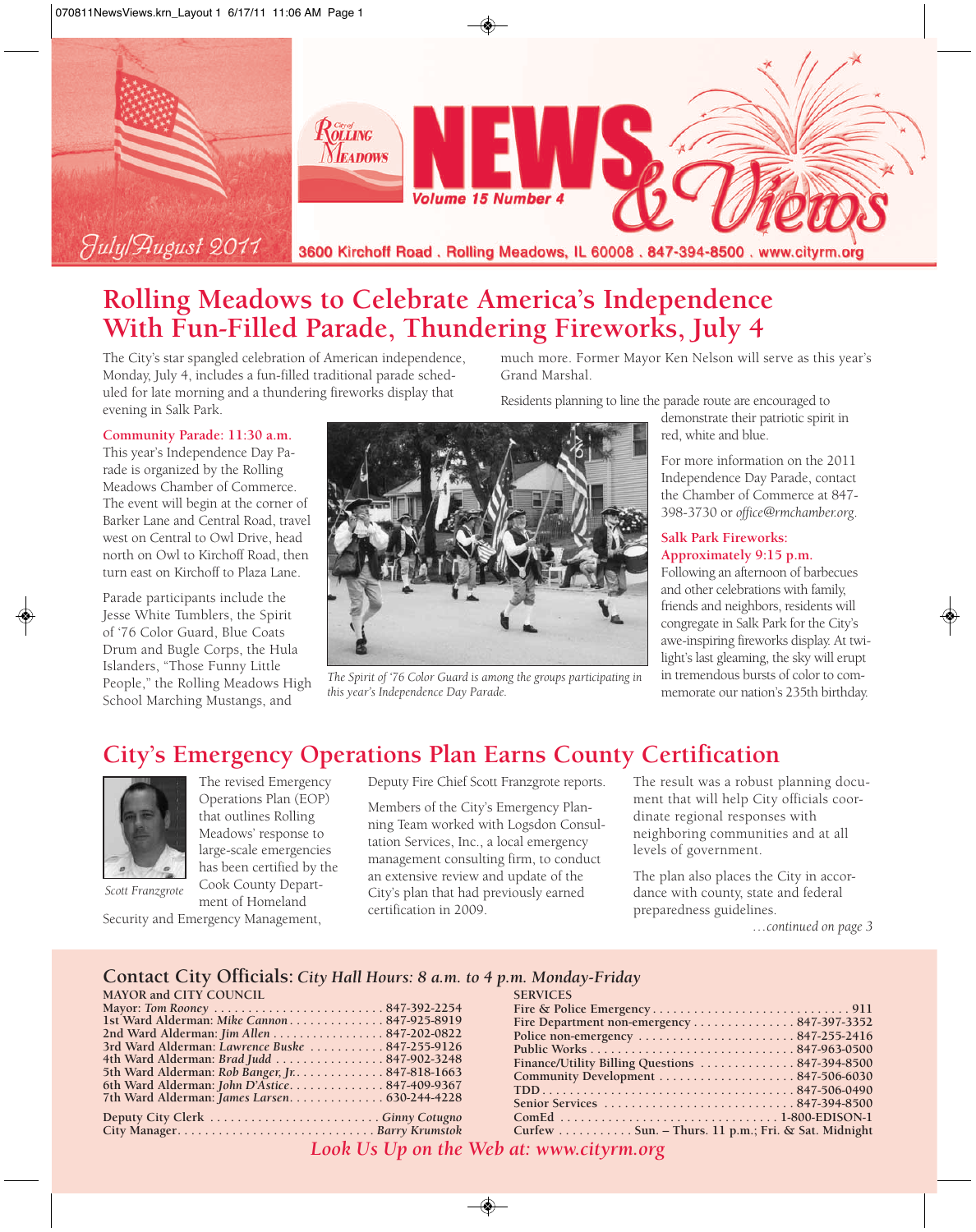# **Memorial Day Parade and Observance Honor Veterans**

Residents of all ages (top left) gathered to honor those who made the ultimate sacrifice in defense of America's freedom during the City's Memorial Day Parade and observance, May 28.

Local veterans (top right) drew the largest applause from residents gathered along the Kirchoff Road parade route. Other parade participants included the Rolling Meadows High School Marching Mustangs (bottom left) and the Rolling Meadows Police Department Honor Guard (bottom right).

Following the parade, Mayor Tom Rooney, a former member of the United States Marine Corps (Reserve), led a solemn ceremony at the City's Carillon Tower. Members of the City's Veterans Committee read aloud the names of Rolling Meadows veterans who died in the last year.



*Mayor Tom Rooney led the Memorial Day Cere-* future events." *mony at the City's Carillon Tower.*

## *Refuse Reminder* **Place Refuse at Curb After 6 p.m.**

City ordinance requires that homeowners place their refuse at the curb no earlier than 6 p.m. the day before scheduled pickup between April 1 and October 31.

Early refuse set out, which allows residents the option of putting their trash outside after 3 p.m., begins November 1 and runs through March.

For more information, contact Public Works at 847-963-0500.



## **City's Veterans Dinner is 'One of a Kind'**

The City's annual Veterans Dinner is the only event of its type in Illinois that is hosted by a local community to honor its veterans, City Manager Barry Krumstok explained during brief remarks at this year's event, held May 27 at Meridian Banquets.

Hundreds of resident veterans and guests gathered to reconnect with fellow service members. The event has proven to be a great success since it was established in 2003.

"Rolling Meadows has proven itself as a community that appreciates veterans and the sacrifices they made," said Glenn Taras, a U.S. Army veteran who served a combat tour in Vietnam. "We all hope that younger veterans – the ones currently serving in Iraq, Afghanistan, and other parts of the world – will be able to join us for

## **Online Blotter Helps Track Daily Police Activity**



A daily blotter on the Police Department's Web page, which compiles police activity and presents it for public review, is designed to keep residents informed about what is happening in their community, Police Chief Dave Scanlan reports.

*Dave Scanlan*

To access the blotter, click the "Police Department" icon at the top of the City's homepage **(www.cityrm.org)**, select "News," then click "Police Daily Blotter."

"People like to know what is happening in their neighborhoods. The daily blotter lists all police responses – everything from traffic accidents to parking complaints – and helps improve the flow of information to the residents we serve," Chief Scanlan explains.

The daily blotter also improves Department's ability to respond to informational requests from media professionals and the public. "Providing this information in a convenient, easily-accessible format lets police officers focus more time and resources on law enforcement, community policing, and crime prevention," Chief Scanlan adds.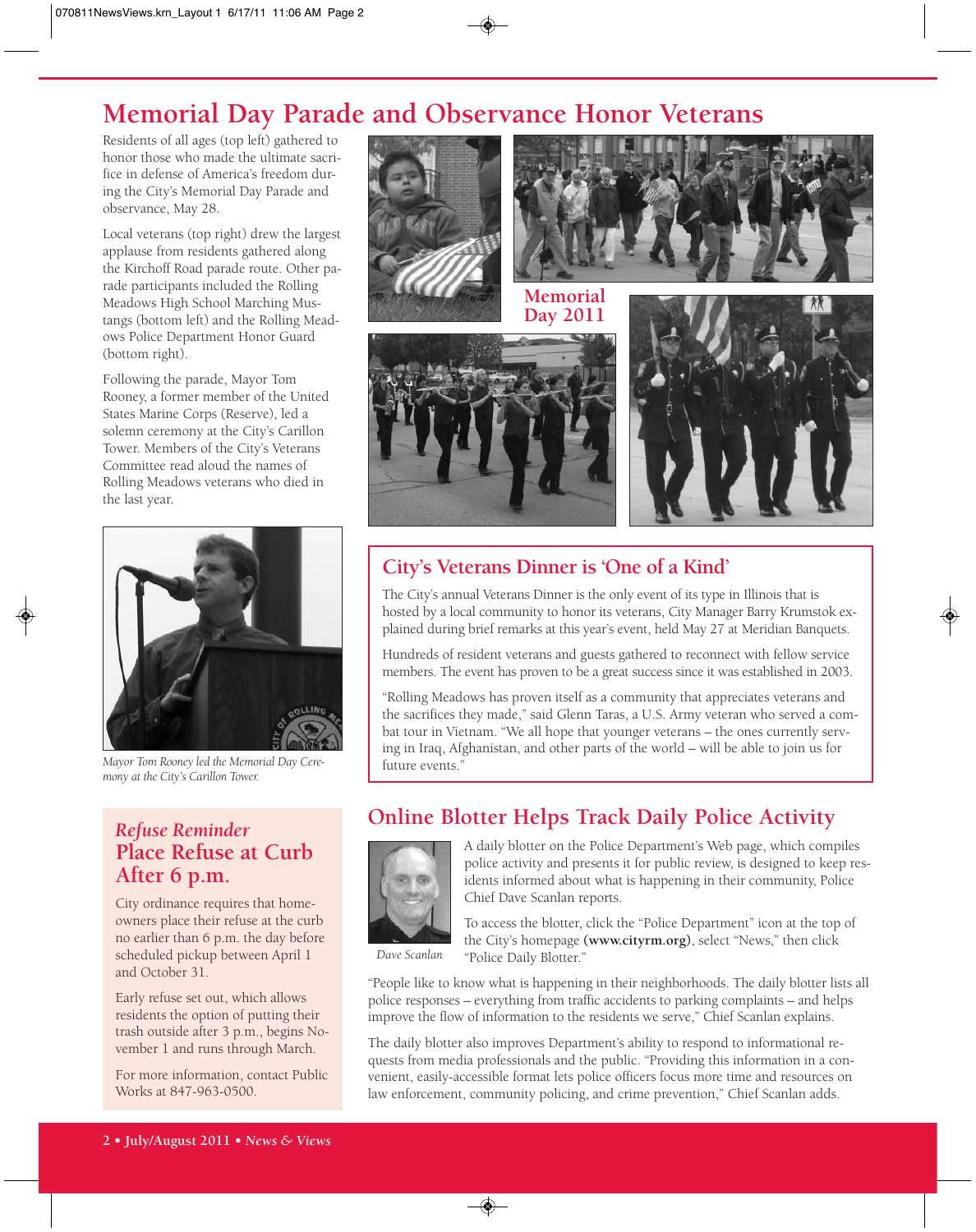# **State Budget Plan Would Have Cost City \$600,000 in Revenues**

Rolling Meadows stood to lose \$600,000 in state revenue under a proposal by Illinois legislators that would have withheld funding intended for local governments and used it to help close the state's budget deficit.

City officials were relieved to learn that state officials kept that funding intact.

For more than 40 years, Illinois has collected tax revenue on behalf of municipalities. This revenue is distributed through the Local Government Distributive Fund (LGDF).

"Funding provided by the LGDF allows Rolling Meadows to reduce its reliance on property taxes and other revenue streams to fund City services," Mayor Tom Rooney explains. "Using revenues intended for local governments to close a state budget gap is the type of governance we can do without."

As legislators considered reducing or eliminating the LGDF, the Illinois Municipal League (IML), of which Rolling Meadows is a member, and other municipal advocates began urging state legislators to maintain the LGDF at current levels.

The IML, on its Website, called the final result "a major victory for cities and counties who fought diligently to preserve their portion of the income tax."

Local governments across Illinois continue to face ongoing budgetary pressures caused by a weak economy. In addition, municipalities receive none of the new revenue created by last year's increase in the state income tax.

# **Family Walk Participants Win Front Row Seats to July 4 Fireworks**

Congratulations to Rolling Meadows' own Bloomer and Gallagher families, who won front row seating to the City's July 4 fireworks display in a raffle that followed a 3K Family Walk on May 28.

The route began at the City's Carillon Tower and took residents on a scenic swing through Kimball Hill Park. Those who completed the entire walk were eligible for the raffle.

## **Jim Allen Sworn in As Ward 2 Alderman**

Aldermen approved Mayor Tom Rooney's nomination of Jim Allen to represent the 2nd Ward during City Council's June 14 meeting. Former Ward 2 Alderman Barb Lusk resigned her seat in April, before moving out of state.



Residents enjoy the City's 3K Family Walk. ager Barry Krumstok.

This was the first year that the event coincided with the City's Memorial Day ceremonies. The walk took place during Rolling Meadows' Independence Day activities for the past two years.

"There was a nice increase in the number of residents who participated and we plan to hold the walk again next year during Memorial Day weekend," says City Man-

## **Fire Prevention Tips for Residents, Businesses Available on Fire Department Web Page**

Detailed fire safety information for City residents, property owners and commercial businesses is available on the Rolling Meadows Fire Department's Web page. Visit **www.cityrm.org**, select the "Fire Department" page, then click on "Fire Prevention" to access a range of public safety information.

Topics include commercial fire alarms and sprinklers, residential smoke and carbon monoxide detectors, backyard fire pit use, fire evacuations plans, and more.

For more information, contact the Fire Department at 847-397-3352.

#### **Emergency Operations Plan** *…continued from page 1*

"Achieving county certification assures that the City has developed an efficient, effective disaster response plan that meets recommendations established by the U.S. Department of Homeland Security and the Federal Emergency Management Agency," explains Deputy Chief Franzgrote, a member of the Emergency Planning Team.

Certification also helps county officials "integrate all available first responders and their respective departments and resources...into a cohesive disaster management team," according to the county's Website.

## *Emergency Planning Team Members*

Kerry Abdullah, Health Inspector *(Community Development)* Ginny Cotugno, Deputy City Clerk *(Administration)* Scott Franzgrote, Deputy Chief *(Fire Department)* Tony Gaspari, Sergeant *(Police Department)* Barry Krumstok, City Manager *(Administration)* Diana Schoeneck, Senior Accountant *(Finance)* Don Wenzel, Facilities Superintendent *(Public Works)*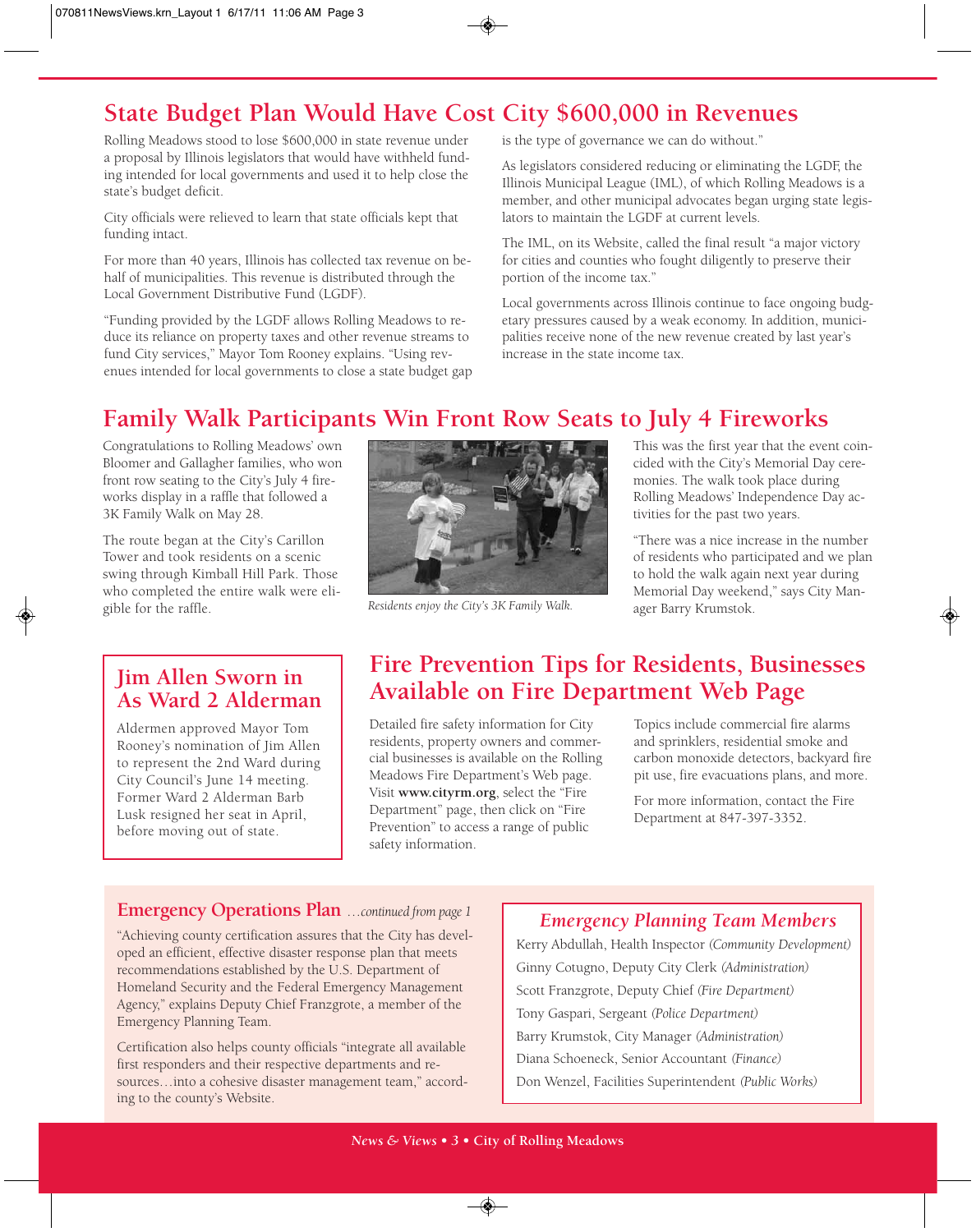| <b>July 2011</b>                                                                                                                             |                                                                                                                                                     |                                                                                                                                                      |                                                                        |                                                                        |        |                                                                                                              |  |  |  |  |
|----------------------------------------------------------------------------------------------------------------------------------------------|-----------------------------------------------------------------------------------------------------------------------------------------------------|------------------------------------------------------------------------------------------------------------------------------------------------------|------------------------------------------------------------------------|------------------------------------------------------------------------|--------|--------------------------------------------------------------------------------------------------------------|--|--|--|--|
| Sunday                                                                                                                                       | Monday                                                                                                                                              | Tuesday                                                                                                                                              | Wednesday                                                              | Thursday                                                               | Friday | Saturday                                                                                                     |  |  |  |  |
| $\mathcal{R}^{\tiny{{\scriptscriptstyle C}\!{\scriptscriptstyle W}\!{\scriptscriptstyle g}}}_{\scriptscriptstyle{OLLING}}$<br><b>Neadows</b> |                                                                                                                                                     |                                                                                                                                                      |                                                                        |                                                                        |        |                                                                                                              |  |  |  |  |
|                                                                                                                                              | <b>Independence Day 4</b><br>City Hall, Public Works<br>closed. Refuse collection<br>delayed one day.<br>Parade, 11:30 a.m.<br>Fireworks, 9:15 p.m. | Economic Development 5<br>Committee, 6 p.m.<br><b>Environmental Commit-</b><br>tee, 7 p.m.<br><b>Plan Commission,</b><br>7:30 p.m., all at City Hall | <b>Zoning Board</b><br>6<br>of Appeals, 7:30 p.m.,<br><b>City Hall</b> |                                                                        | 8      | 9                                                                                                            |  |  |  |  |
| 10                                                                                                                                           | <b>Board of Fire &amp;</b><br>-11<br>Police Commissioners.<br>9 a.m., City Hall                                                                     | <b>City Council</b><br>12<br>Meeting, 7:30 p.m.,<br>City Hall                                                                                        | 13                                                                     | <b>Adjudication</b><br>14<br>Hearing, $1 p.m.,$<br><b>City Hall</b>    | 15     | <b>Terry Moran</b><br>16<br>Softball Tournament<br><b>Salt Creek Duck Race.</b><br>4 p.m., Kimball Hill Park |  |  |  |  |
| 17                                                                                                                                           | 18                                                                                                                                                  | <b>City Council</b><br>19<br>Committee of the<br>Whole, 7:30 p.m.,<br><b>City Hall</b>                                                               | <b>Water bills due</b><br>20                                           | <b>Adjudication</b><br>21<br>Hearing (Red Light),<br>2 p.m., City Hall | 22     | 23                                                                                                           |  |  |  |  |
| 24<br>31                                                                                                                                     | 25                                                                                                                                                  | <b>City Council</b><br>26<br>Meeting, 7:30 p.m.,<br>City Hall                                                                                        | 27                                                                     | 28                                                                     | 29     | 30                                                                                                           |  |  |  |  |

| August 2011 |                                                                                      |                                                                                                                                                      |                                                                 |                                                                     |                |                                                                                                          |  |  |  |  |
|-------------|--------------------------------------------------------------------------------------|------------------------------------------------------------------------------------------------------------------------------------------------------|-----------------------------------------------------------------|---------------------------------------------------------------------|----------------|----------------------------------------------------------------------------------------------------------|--|--|--|--|
| Sunday      | Monday                                                                               | Tuesday                                                                                                                                              | Wednesday                                                       | Thursday                                                            | Friday         | Saturday                                                                                                 |  |  |  |  |
|             |                                                                                      | Economic Development 2<br>Committee, 6 p.m.<br><b>Environmental Commit-</b><br>tee, 7 p.m.<br><b>Plan Commission.</b><br>7:30 p.m., all at City Hall | <b>Zoning Board of</b><br>3<br>Appeals, 7:30 p.m.,<br>City Hall | 4                                                                   | $\overline{5}$ | <b>Cornfest.</b><br>6<br>11 a.m. $-7$ p.m.;<br>Community Church of<br><b>Rolling Meadows</b>             |  |  |  |  |
|             | <b>Board of Fire &amp;</b><br>8<br><b>Police Commissioners.</b><br>9 a.m., City Hall | <b>City Council</b><br>$\mathbf Q$<br><b>Meeting, 7:30 p.m.,</b><br><b>City Hall</b>                                                                 | 10                                                              | <b>Adjudication</b><br>11<br>Hearing, $1 p.m.,$<br><b>City Hall</b> | 12             | 13                                                                                                       |  |  |  |  |
| 14          | 15                                                                                   | <b>City Council</b><br>16<br><b>Committee of the</b><br>Whole, 7:30 p.m.,<br><b>City Hall</b>                                                        | 17                                                              | Adjudication<br>18<br>Hearing (Red Light),<br>2 p.m., City Hall     | 19             | 20                                                                                                       |  |  |  |  |
| 21          | Water bills due<br>22                                                                | <b>City Council</b><br>23<br><b>Meeting, 7:30 p.m.,</b><br><b>City Hall</b>                                                                          | 24                                                              | 25                                                                  | 26             | 27                                                                                                       |  |  |  |  |
| 28          | 29                                                                                   | 30                                                                                                                                                   | 31                                                              |                                                                     |                | $\mathcal{R}^{\tiny{{\tiny\it C}\!\!{\tiny\it W}\!\!{\tiny\it G}}}_{\tiny \it OLLING}$<br><i>Neadows</i> |  |  |  |  |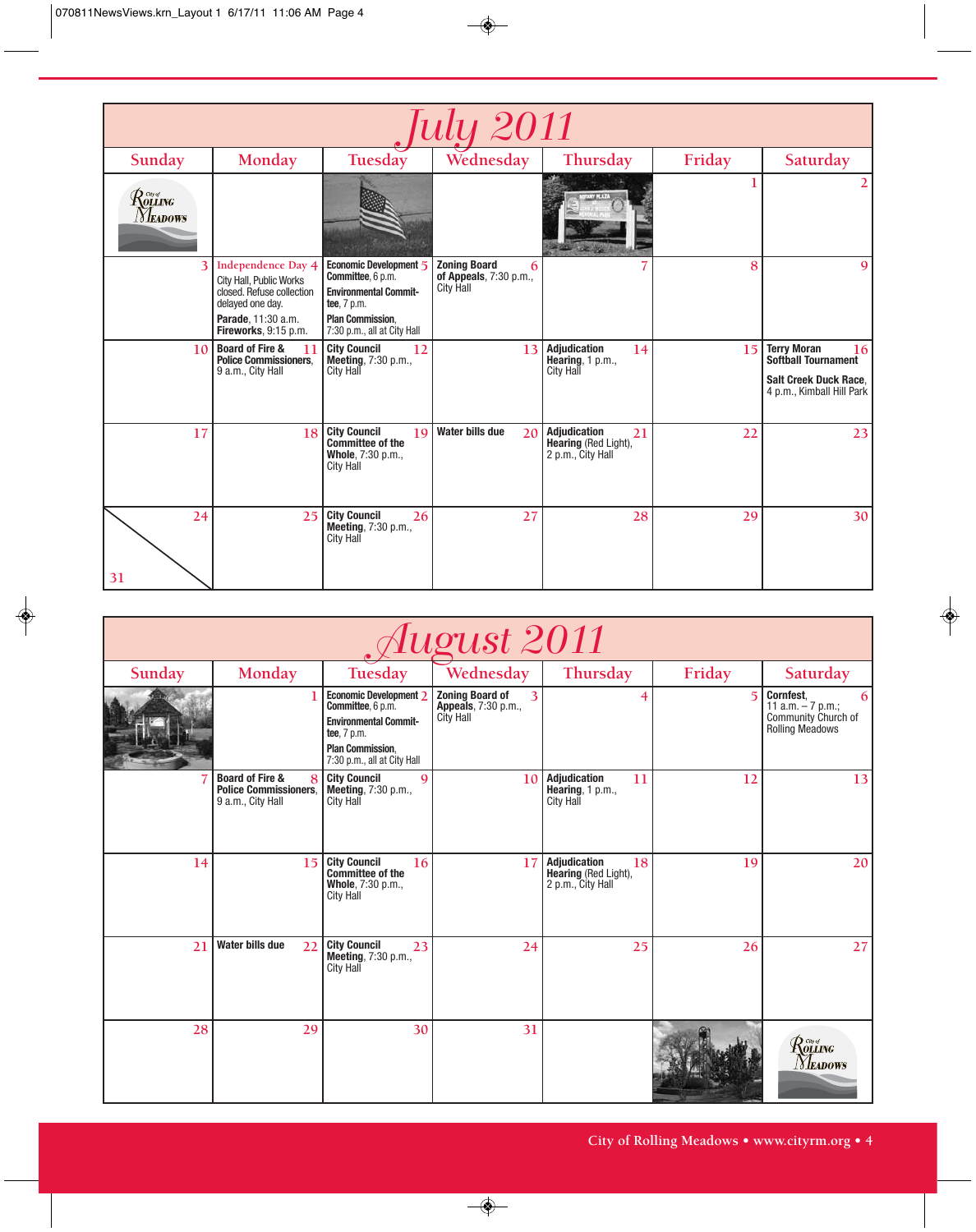## *Business Focus* **Steel Supply Company Celebrates 40 Years in Rolling Meadows**

and stainless steel grades," explains David Sheer, Vice President and General Manager. "An on-site, ISOcertified machine shop allows us to provide finished products as well." Founded in 1904, the Steel Supply

The Steel Supply Company, 5105 Newport Drive, celebrated its 40th anniversary as a member of the Rolling Meadows business community in May.



cial finish steel shafting and tubing used in furnaces and air conditioners, and for machine shops across the U.S. and in more than 20 foreign countries.

"Steel Supply Company's Rolling Meadows facility stocks more than 4,000 shafting and tubing items in various carbon, alloy



*The Steel Supply Company, 5105 Newport Drive.*

Company came to Rolling Meadows in 1971. For more information, visit **www.steelsupply.com**.

#### **Newly-Remodeled UPS Store Relocates to Plum Grove Shopping Center**

Linn Corfield, owner of the UPS Store in Rolling Meadows, opened the doors of his completely remodeled facility on June 20,

after relocating to 2118 Plum Grove Road, in the Plum Grove Shopping Center.

Corfield searched throughout the area for locations to move his growing business but wanted to remain close to the customers he has served for so many years.

"Our Rolling Meadows customers have been tremendously supportive and we look forward to strengthening those relationships," he explains. "Our larger, fullyrenovated facility will allow us to continue helping our customers succeed."

The UPS Store provides a wide range of services for residents and small businesses, including digital printing and copies, binding, faxing, personal mailbox services, packing, and shipping via UPS and the U.S. Postal Service. For more information, call 847-991-9980 or visit **www.theupsstore.com/0769**.

## **Public Works Identifies Causes of Sewer Backups, Protects Homeowners**

The Public Works Department can identify causes of residential sanitary sewer backups, which helps protect homeowners from



*Tree roots clog a sanitary sewer lateral.*

being charged by contractors for work that may not be

needed, Underground Utilities Division Supervisor Dan Seveska reports.

"We want homeowners who experience sewer problems to call us before calling a plumber," Seveska says. "Our maintenance crews will

check the main sanitary sewer and determine the problem at no cost to residents. This information helps them make informed decisions if they need to hire a contractor."

Department employees have encountered situations where residents hired contractors without first contacting Public Works. Seveska says that, in several cases, contractors were not working with residents' best interests in mind.

Public Works crews use a sophisticated camera that is fed through a property's cleanout. It allows them to inspect the line's interior for blockage caused by tree roots, debris, or other problems, such as a collapsed pipe.

Signs of potential trouble homeowners may experience include:

- Water bubbling from the ground.
- Odor.
- Standing water in an otherwise dry area.
- Sewer flies.
- Water gurgling in the toilet or bathtub while doing laundry.
- Water above ground level at existing cleanout.
- Condensation on windows (if home sits on a crawlspace).

Residents are responsible for maintaining the lateral sewer lines that connect their homes to the City's main sewer system. However, Seveska points out that Rolling Meadows is one of only two Chicago suburbs that limits homeowners' liability for sewer line maintenance. That's because City crews maintain sewer lines that run beneath parkways, streets, and public easements.

For more information on services provided by the Underground Utilities Division, contact Public Works at 847-963-0500 or visit **www.cityrm.org/PublicWorks/default.htm**.

## **E-Billing Enhances User Convenience**



The City's Web-based utility billing service has attracted more than 650 residents who are drawn to the convenience of receiving utility bills by email.

Customers receive an email each month with a link to their utility billing statement, which replaces printed bills sent by mail. Residents who use eBilling may also review a two-year billing history for their account.

To date, taxpayers have realized approximately \$1,000 in savings through the eBilling program.

To register for eBilling, visit **www.cityrm.org**, then click the "Sign up for eBilling" link on the Finance Department page.